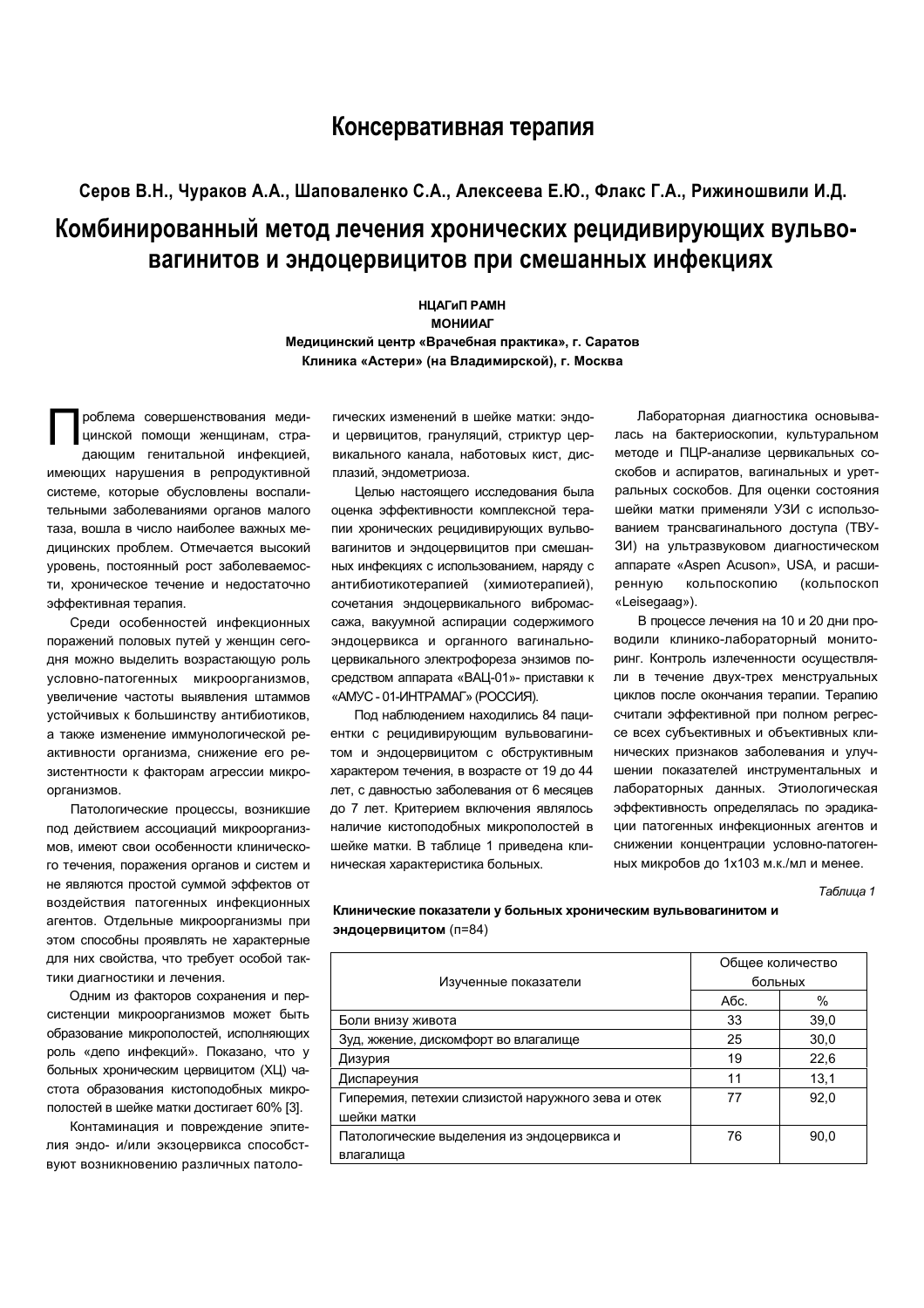Было сформировано 2 группы больных со сходными данными клинико-лабораторных исследований, показателями ТВУЗИ и кольпоскопии. Больные контрольной группы (п=41) получали тибе-рал (Ф. Хофманн - Ля Рош Лтд., Швейцария) внутрь в суточной дозе 1,0 г в течение 10 дней. Антибактериальную и/или антигрибковую терапию проводили в соответствии с выявленными сопутствующими инфекционными агентами на основании антибиотикограммы аммы по общепринятым **схемам** 

В качестве местных процедур проводили эндоцерв **ИНСТИЛЛЯЦИЮ И** вагинальную ванночку 3% раствором перекиси водорода один раз в сутки в течение 10-15 дней, вагинально свечи генфе-рон фирмы Биокард (Россия) по 500000 МЕ два раза в день в течение 10 дней.

Женщинам основной группы (п=43), наряду с аналогичной медикаментозной терапией, проводили местное и физиолечение: эндоцервикальный вибромассаж и вакуум-аспир ацию содержимого цервикального канала посредством «Виброаспиратора цервикального ("ВАЦ-01") (свидетельство на полезную модель № 21345 от 20.01.2002) - приставки к annapary ату АМУС-01-«Интрамаг» (000 «Трима», г. Саратов) в соответствии с инструкцией к аппарату. Во время процедуры вибро- и вакуум-массаж чередовали с эндоцерв инстилляцией 3% раствора перекиси водорода [6]. Затем осуществляли комбинированный органный электрофор 0,005% аствор химотрипсина с 20% димексидом (блок для электрофореза входит в состав «ВАЦ-01») по брюшно-крестцово-вагинальноцервикальной методике с помощью комбинированного вагинально-цервикаль-ного электрода с экспозицией 20 минут (свидетельство на полезную модель № 18350 20.06.2001) [5].

Процедура вибромассажа с вакуумаспирацией проводилась на гинекологическом кресле после обработки наружных половых органов и шейки матки стерильным тампоном, смоченным дезинфицирующим раствором. В цервикальный канал вводили стерильный наконечник, диаметр которого подбирали в зависимости от размеров наружного зева. Для усиления эффекта yepe3 день едовали р режимы: переменный. еменный, пульсирующий и стохастический. Длительность сеанса -10 минут.

Количество процедур определялось клинико-лабораторными показателями:

10-15 ежедневно или 2 дня подряд - один день перерыв.

После курса терапии наботовы кисты были удалены с помощью радионожа (аппарат «Сургитрон», ELLMAN INTERNATIONAL,  $Inc$ ,  $CIII$ A).

Полученные данные статистически обработаны. При расчете достоверности различий использовали стандартные значения t для малых выборок при нормальном распределении и доверительной в Beроятности Р=0,95.

При первичном лабораторном анализе влагалищных и эндоцервикальных проб Trichomonas vaginalis  35 (41,7%) , Chlamydia trachomatis - у 33 (39,3%). Из условнопатогенных микроорганизмов Ureaptasma urealyticum обнаружены у 24 (28,6%), Mycoplasma hominis - y 15 (17,9%), Gardnerella vaginalis - y 38 (45,2%), Staphilococcus spp. - у 18 (21,4%), в том числе Staphilococcus epidermidis - y 13 (15,5%), Streptococcus spp. - 17 (20,2%), Candida spp. - 19 (22,6%), Enterococcus spp. -  $y$  18 (21,4%), Escherichia coli - y 19 (22,6%), другие Enterobacteriaceae spp. - у 13 (15%). При повторном исследовании цервикальных аспиратов (после двух-трех дренирующих процедур) трихомонады были выявлены дополнительно еще у 8 (18,6%) пациенток с торпидным течением заболевания до назначения антибиотиков, хлами-дии - у 1 (2,3%), U.urealiticum y 2 (4,6%), M.hominis у 1 (2,3%), эпидермальный стафилококк у 5 (11,6%), энтерококки - у 4 (9,3%) пациенток.

Это свидетельствует об эффективности дрениров ания микрополостей эндоцервикса при использовании «ВАЦ-01». Данная процедура позволяет увеличить выявляемость инфекционных агентов и таким образом повысить эффективность лабораторной диагностики.

Частота одновременного обнаружения C.trachomatis и T.vaginalis в наблюдаемых группах больных составила 36,3%. Во всех случаях (100%) наряду с этими возбудителями ИППП была выявлена условно-патогенная микрофлора.

Лейкоцитов 60-80 и более в содержимом эндоцервикса отмечено у 68 (81,0%) больных. Эктопия шейки матки по данным кольпоскопии констатирована у 48 (57,1%) наблюдаемых, воспалительные изменения (гиперемия, отек, выраженный сосудистый рисунок) - у 77 (91,7%), кистозные образования на шейке матки с белым и желтым содержимым определялись

y 30 (35,7%), буро-синюшного цвета - у 23 (27,4%). После проведения пробы Шиллера, определялась йодпестрая ая картина диффузного кольпита с изменением цвета шейки и влагалища с бледно-розового на ярко-красный.

По данным ТВУЗИ кистеобразные микрополости (КМ) размером от 0,2 до 1,6 см, определяемые как анэхогенные образования округлой, овальной или вытянутой формы с ровными контурами. У 39 (46,4%) пациенток **выявлены** пов ерхностные КМ (расположенные в непосредственной близости от цервикального канала), у 14 (16,7%) - глубокие (в толще шейки матки), у 31 (36,9%) - и поверхностные и глубокие.

Показано, что у больных основной группы при использовании вакуум-вибромассажа с аспирацией и электрофореза клиническое выздоровление, эрадикация возбудителей ИППП и уменьшение условнопатогенной микрофлоры до 1x103 и менее после проведенной терапии имело место чаще, чем в контрольной группе. Регресс урогенитальных симптомов и снижение количества лейкоцитов до 10-20 в поле зрения в вагинальных и цервикальных соскобах наблюдали после окончания курса лечения (на 20 день) у 36 (83,7%) пациенток основной группы, а в контрольной группе только у 19 (46,3%) больных  $(p<0,05)$ .

Результаты ультразвукового исследования свидетельствовали о полной инволюции поверхностных анэхогенных образований в эндоцервиксе у наблюдаемых в основной группе: у 37 (86%) женщин после 10 сеансов, у 100% - после 15, при этом в контрольной группе положительная динамика имела место только у 17 (41,5%) пациенток (p<0,05). Глубокие КМ оставались без изменений у больных в обеих группах. Статистически значимыми были различия у пациенток основной и контрольной групп по показателю уменьшения объема шейки матки по данным TBY3*V* (p<0,05).

На основании кольпоскопии также отмечена более выраженная положительная динамика в изменении площади патологического очага экзоцервикса в основной группе по сравнению с контрольной. Так, регресс гиперемии наружного зева и отека стромы, нормализацию сосудистого рисунка шейки матки в основной группе наблюдали у всех больных, а в контрольной у 16 (39%), уменьшение йоднегативной зоны у 37 (90,2%) и 15 (36,6%) соответственно (p<0,05).